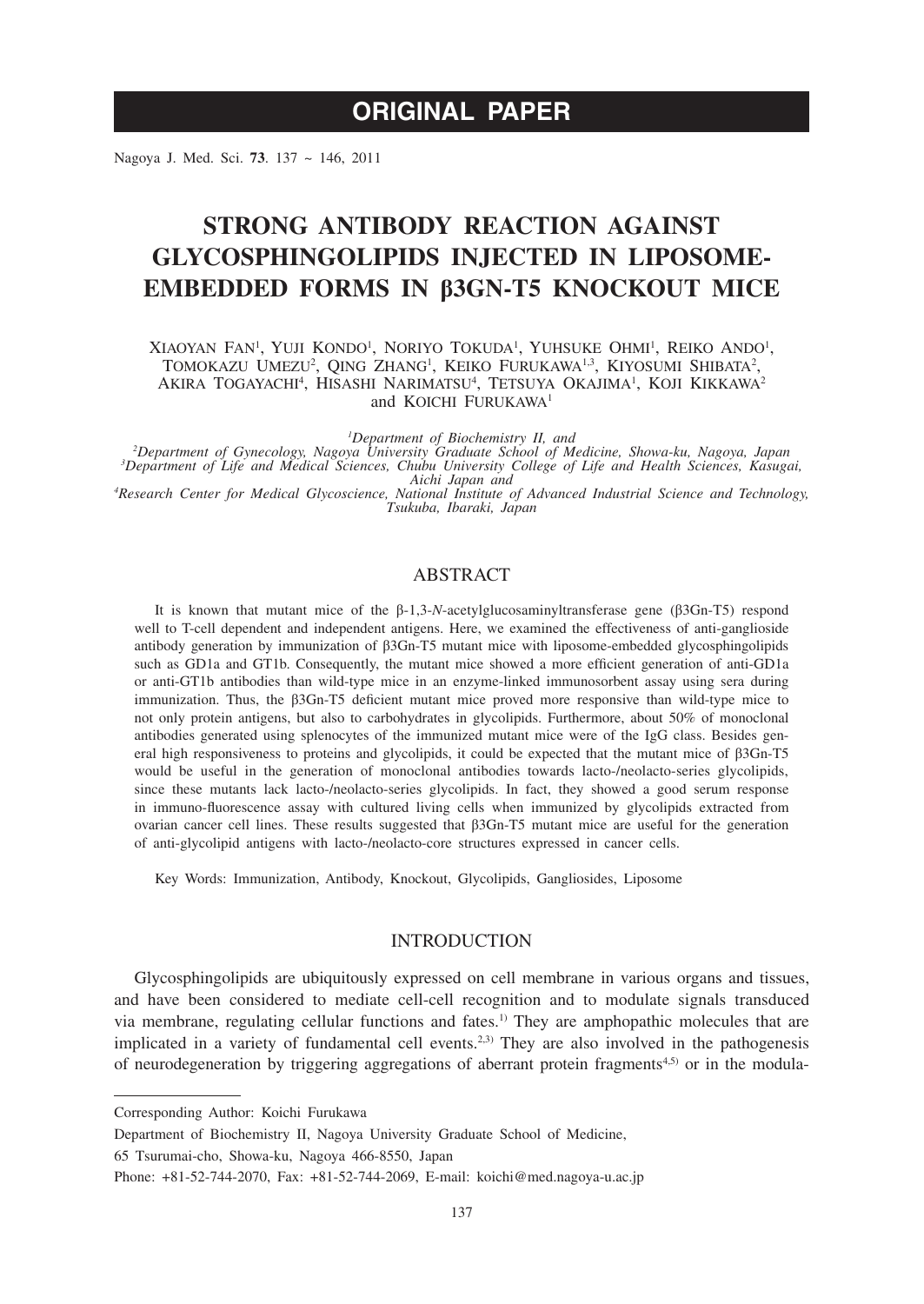tion of receptor signals such as epidermal growth factor receptor,6) platelet-derived growth factor receptors, $\eta$  insulin receptor<sup>8)</sup> and complement-regulatory proteins.<sup>9)</sup>

To examine the expressions of glycosphingolipids in cell membranes and tissues, monoclonal antibodies (mAbs) reactive with particular epitopes present in particular species of glycosphingolipids with high affinity have proven very useful. However, it has not been easy to generate antibodies selectively reactive with common glycosphingolipids.10) Therefore, gene-engineered mice lacking some series of glycosphingolipids have been used for the generation of mAbs toward structures which are absent in those mutant mice.

The Lc3-synthase (β1,3-N-acetylglucosaminyltransferase-V: β3Gn-T5) synthesizes GlcNAc β1,3Galβ1,4Glc-ceramide to initiate the formation of lacto-/neolacto-series glycosphingolipids by transferring GlcNAc in a β1,3-linkage to lactosylceramide (Fig. 1).11) The β3Gn-T5 is detected in the developmental stages as well as in the spleen and placenta of adult mice.

The present study demonstrated that the β3Gn-T5 knockout (KO) mice are more responsive to gangliosides than the wild-type when immunized by purified gangliosides. Then, we immunized β3Gn-T5 KO mice with glycolipid extracts from human ovarian cancer cell lines, showing successful generation of antibodies in the β3Gn-T5 KO mice. These results suggest that the β3Gn-T5 KO mice are useful in generating mAbs reactive not only with Lc3-derived structures but with a wide variety of structures related to the enzyme products.



**Fig. 1** Synthetic pathway of glycosphingolipids. Majority of glycosphingolipids are synthesized via GlcCer (and LacCer), while a minor portion is via GalCer. SA, N-acetyl-neuraminic acid. GlcCer, glucosylceramide; LacCer, lactosylceramide; GalCer, galactosylceramide. β3Gn-T5 catalyzes conversion of LacCer to Lc3.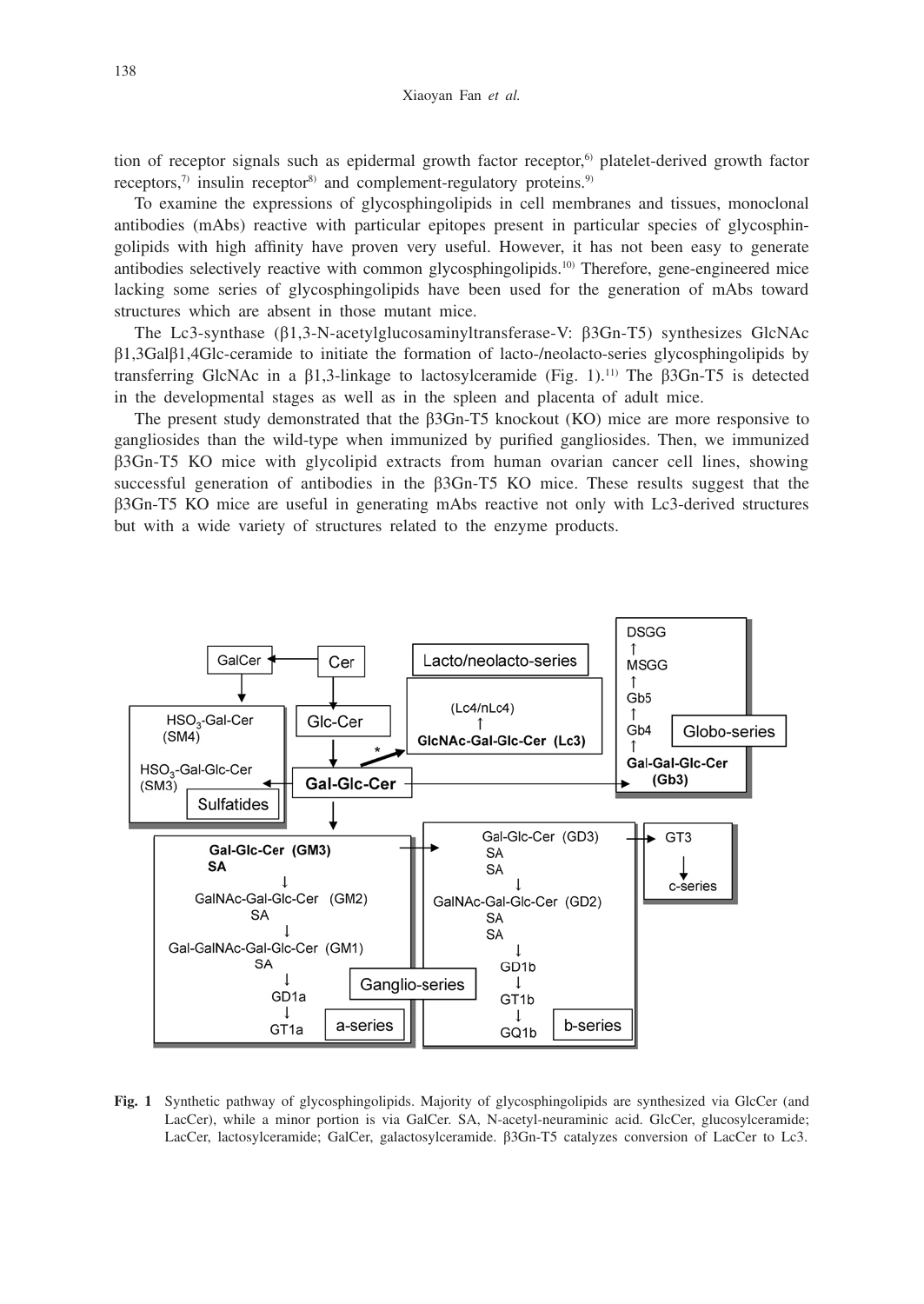### 139

# MATERIALS AND METHODS

## *Cell culture*

A multiple myeloma cell line, NS-1, was maintained in RPMI1640 containing 10% fetal calf serum (FCS). All human ovarian cancer cell lines were obtained in the Nagoya University Hospital. SKOV3, OVCA3, HEY, K2, HRA, KOC-7C, ES2, RMG-1, RMG-2, TOV21G, and SAOV were maintained in RPMI 1640 containing  $10\%$  FCS in a humidified 5% CO, atmosphere at 37°C. K2CR, K2CBR, K2VR, K2TR, K2AR were maintained in RPMI 1640 containing 10% FCS and an appropriate concentration of anti-cancer drugs in a humidified  $5\%$  CO<sub>2</sub> atmosphere at 37°C. Added drugs were as follows: Cisplatin<sup>™</sup> (Wako, Osaka, Japan) (10 μg/ml), Carboplatin<sup>TM</sup> (Wako) (2.5 μg/ml), Etoposide<sup>TM</sup> (Sigma) (10 μM), Paclitaxel<sup>TM</sup> (Sigma) (10 μM), and Doxorubicin<sup>TM</sup> (Sigma) (0.8  $\mu$ g/ml).

# *Animals*

C57BL/6J, KSNnu/nu mice were purchased from Japan Charles River. β3Gn-T5 knockout mice were established by A. Togayachi at the Research Center for Medical Glycoscience, the National Institute of Advanced Industrial Science and Technology. The synthetic pathway of glycosphingolipids was shown in Fig. 1. The enzyme reaction catalyzed by β3Gn-T5 was depicted by a thick arrow with an asterisk (\*). All mouse protocols were approved by the Committee of Laboratory Animals of the Nagoya University Graduate School of Medicine, along with the National Institutes of Health Guide for the Care and Use of Laboratory Animals (1996). All animals were maintained under specific pathogen-free conditions.

#### *Gangliosides*

Purified gangliosides and ganglioside mixture from bovine brain were purchased from Sigma.

### *Flow cytometry*

The cell-surface expression of antigens was analyzed by FACS Caliver<sup>TM</sup> (Becton Dickinson, Mountain View, CA). Briefly, the  $1x10^6$  cells were collected and incubated with diluted ascites or purified antibodies for 60 min on ice, then stained with FITC-conjugated goat anti-mouse IgG (H+L) (Cappel, Durham, NC) for 45 min on ice. Control cells for flow cytometry were prepared using the secondary antibody alone. For the quantification of positive cells, the CELLQuest<sup>TM</sup> program was used.

#### *Immunization of mice*

Three 8-week-old mice were immunized from the tail vein with liposomes containing glycolipid (10 μg) (Commercial GT1b and GD1a, or glycolipids extracted from ovarian carcinoma cell lines) Lipid A (10 μg) (Sigma), cholesterol (0.5 μmol) (Sigma) and dipalmitoylphosphatidylcholine (DPPC) (0.5 μmol) (Funakoshi, Tokyo, Japan) on days 1, 4, 8, 12, 16, 20 and 24. Antibody titer in mouse serum was determined using enzyme-linked immunosorbent assay (ELISA) or immuno-fluorescence assay (IF).

#### *Generation of mAbs*

β3Gn-T5 KO mice were immunized with liposomes containing glycolipids (10 μg) 7 times as described above. After a determination of antibody titer in mouse serum, the best responder was selected. Splenocytes were obtained three days after the last immunization, and were fused with NS-1 myeloma cells using polyethylene glycol (PEG). After selection with HAT medium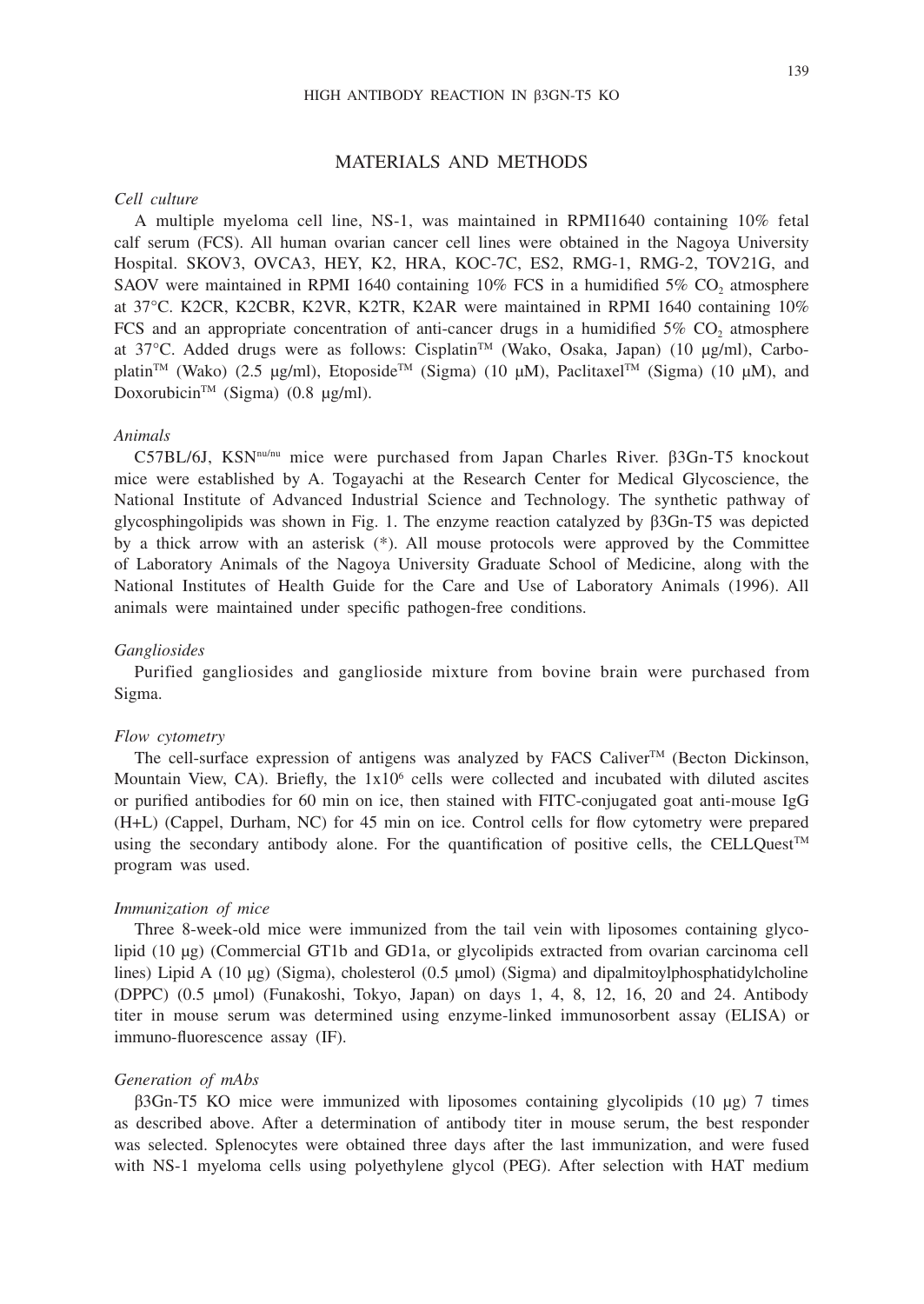#### Xiaoyan Fan *et al.*

(Sigma), antibodies in culture supernatants were examined by ELISA and/or IF. Positive clones served for subcloning with limited dilution to establish stable clones.

## *ELISA*

Commercial glycolipids in methanol (20 ng/10 μl) were plated in 60-well Terasaki plates<sup>TM</sup> (Greiner BioOne, Frickenhausen, Germany). After drying in air for 20 min, the plates were blocked with 5% BSA in PBS overnight at 4°C. After washing twice, serially diluted antibodies were added to the plates and then incubated at room temperature for 2 hr. After washing 5 times, horseradish peroxidase (HRP)-anti-mouse IgGs (Amersham Biosciences) was added as a secondary antibody. After washing 5 times, 10 μl of substrate solution [ortho-phenylene diamine  $(2 \text{ mg})$  (Wako) and H<sub>2</sub>O<sub>2</sub> (8 µl) (Wako) in 5 ml of citrate-phosphate buffer] was added to the plates. After an appropriate period of incubation in the dark, the color development was recorded with a scanner.

# *IF assay*

After plating target cells (K2, SAOV and ES2) on Terasaki plates at 1,000 cells/well and culturing overnight, the supernatants were removed and serially diluted sera or culture supernatants were added to the plates and incubated for 1 hr at room temperature. After washing twice, anti-mouse IgG (H+L) conjugated with FITC (Cappel, Durham, NC) was added, and plates were incubated for 30 min at room temperature in the dark. After washing twice, antibody binding was observed under fluorescence microscopy (BX51; OLYMPUS, Tokyo, Japan).

### *TLC of glycolipids*

Glycolipids were extracted as previously reported.<sup>12</sup> TLC was performed using highperformance TLC plates (Merck, Darmstadt, Germany) and developed by solvent systems as follows: Neutral glycolipids were developed by a solvent system of chloroform/methanol/0.22% CaCl<sub>2</sub> (60:35:8), and acidic glycolipids by a solvent system of chloroform/methanol/0.22% CaCl<sub>2</sub> (55:45:10). Orcinol or resorcinol spray was used for the detection of neutral or acidic fractions, respectively.

#### *Statistical analysis*

Statistical significance of data was determined using Student's *t-*test.

# RESULTS

# *Higher antibody response to immunized gangliosides in β3Gn-T5 KO mice*

β3Gn-T5 KO mice and wild-type mice were immunized using liposome-embedded glycolipids as described in MATERIALS AND METHODS. Before immunization (pre-immune sera), no significant reaction was found in ELISA with either mutant mouse serum or normal mouse serum. After immunization with GD1a or GT1b embedded in liposome, sera were collected and examined for antibody activities to the individual glycolipids with ELISA. Generally, β3Gn-T5 KO mice showed 2-8 fold stronger activities than wild-type mice, as shown in Fig. 2. After five times injection of glycolipids, a definite reaction of up to 640x to GD1a was detected in the mutant mice, although wild-type mice showed up to 160x dilution. As for GT1b, the mutant sera showed a reaction at 640x, while the wild type did so at a 320x dilution. The intensities of reactions in ELISA were scored and plotted in Fig. 3.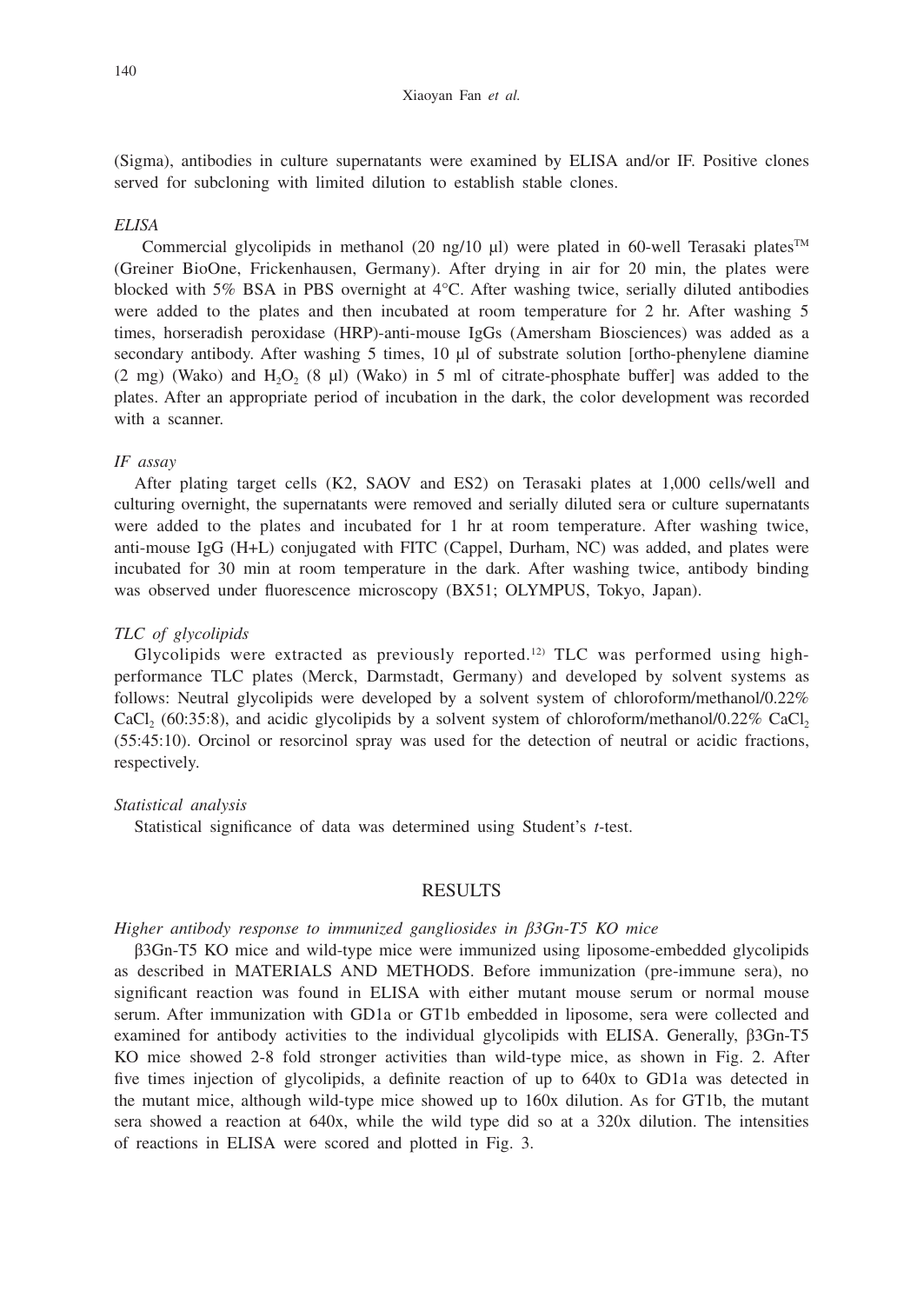

**Fig. 2** Comparison of antibody responses between β3Gn-T5 KO and WT mice against two gangliosides. Four each of β3Gn-T5 KO and WT mice were immunized by gangliosides GD1a or GT1b embedded in liposome as described in MATERIALS AND METHODS. Sera at pre-immune and after immunization 3 times and 5 times were collected and used for ELISA as described in MATERIALS AND METHODS. (A) Results of anti-GD1a reactivity. (B) Results of anti-GT1b reaction. Gangliosides used for immunization were used as target antigens in the individual groups. mAb 370 reactive with GD1b was used as a positive control of ELISA.

# *Frequent generation of IgG class mAbs with β3Gn-T5 KO mice*

After immunization of β3Gn-T5 KO mice with GD1a or GT1b embedded in liposome, spleen cells were removed and fused with NS-1 myeloma cells. After HAT selection, a number of mAbs reactive with gangliosides used for immunization were generated. More than 20 clones each were established. Out of ten clones examined, 6 of 10 of anti-GD1a mAbs and 4 of 10 of anti-GT1b mAbs were of IgG class, indicating that this condition could induce a high frequency of mAbs with IgG class. All remaining mAbs were of IgM class.

#### *Profiles of glycolipid expression on human ovarian cancer cell lines*

Using 11 ovarian cancer cell lines and five drug-resistant sublines, expression profiles of glycolipid antigens were examined with anti-ganglioside antibodies, anti-globo-series antibodies, and anti-blood group antigen antibodies. Many ovarian cancer cell lines expressed a-series gangliosides such as GD1a and GM1. Some of them also expressed globo-series glycolipids such as Gb3 and Gb4. As for blood group antigens, Lewis b, Lewis y, sialyl-Lewis a and sialyl-Lewis x were frequently found. Results for 3 cell lines were shown in Fig. 4A. These data suggested that β3Gn-T5 KO mice could be suitable for immunization with ovarian cancer-derived glycolipids to obtain mAbs reactive with lacto-/neolacto-series glycolipids.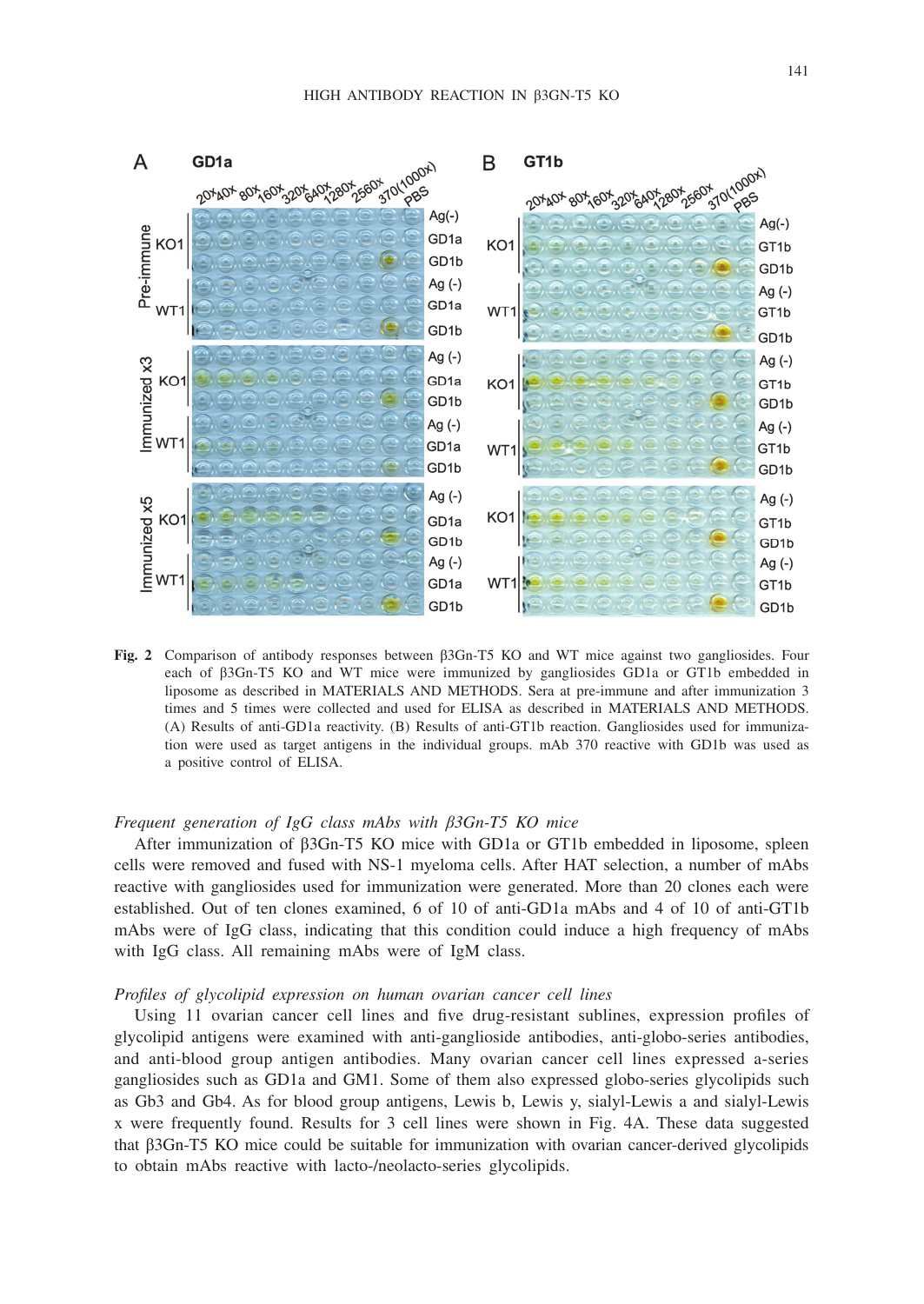

**Fig. 3** Increased response of serum antibody against immunized gangliosides in β3Gn-T5 KO mice. Color intensity in each well of ELISA shown in Fig. 2 was visually estimated and scored in (A and B). Note increased reaction of each serum against injected ganglioside antigen together with repeated immunization. β3Gn-T5 KO mice showed 2-8-fold stronger reaction than WT mice. Relative fluorescence intensity was scored from - to +++ and plotted. (C and D) Scores in A and B were plotted. Closed circle, KO; open circle, WT.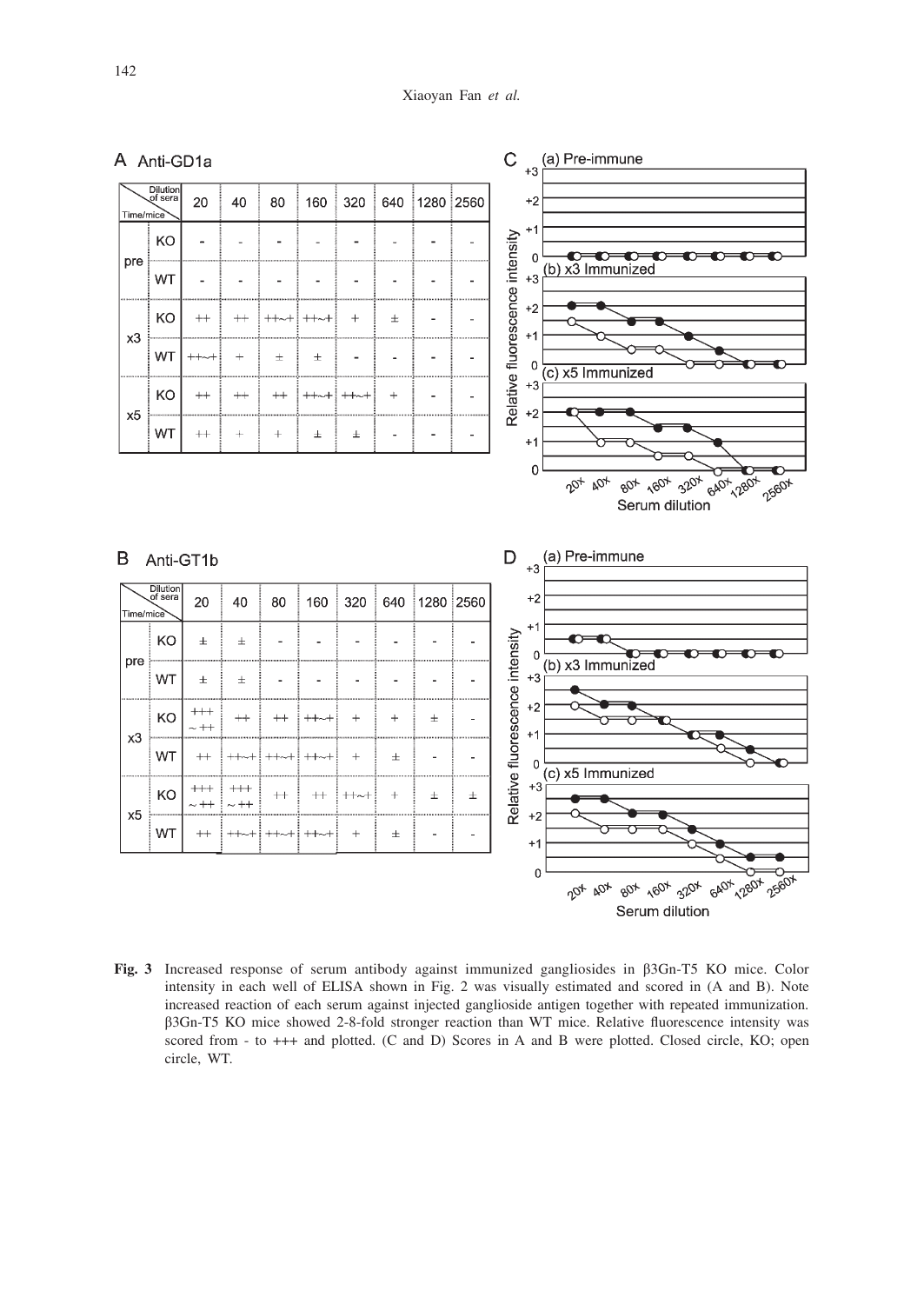*Antibody response of β3Gn-T5 KO mice to immunized glycolipids*

Using extracts from three representative ovarian cancer cell lines, i.e. K2, SAOV and ES2, liposome-embedded glycolipids (TLC patterns were presented in Fig. 4B) were injected into β3Gn-T5 KO mice. Serum reaction in the immunized mice with the 3 cultured cell lines was checked at pre-immune, after x3 immunization, x5 immunization and x7 immunization. A gradual increase in binding intensity was observed in all immunized KO mice with the highest titer of 1:2430 or more (Results of IF were shown in Table 1).



**Fig. 4** Summary of flow cytometric analyses and TLC of glycolipids. Results of flow cytometry of 3 ovarian cancer cell lines were summarized in (A), showing different patterns among the three. (B) Extracts from these lines were used to immunize β3Gn-T5 KO mice. Glycolipids were separated by TLC as described in MATERIALS AND METHODS. Acidic glycolipids were detected by resorcinol spray (left), and neutral ones were by orcinol spray (right). BBG, bovine brain gangliosides as standards. MEL, neutral fraction from a melanoma cell line, SK-MEL-28 used as a standard.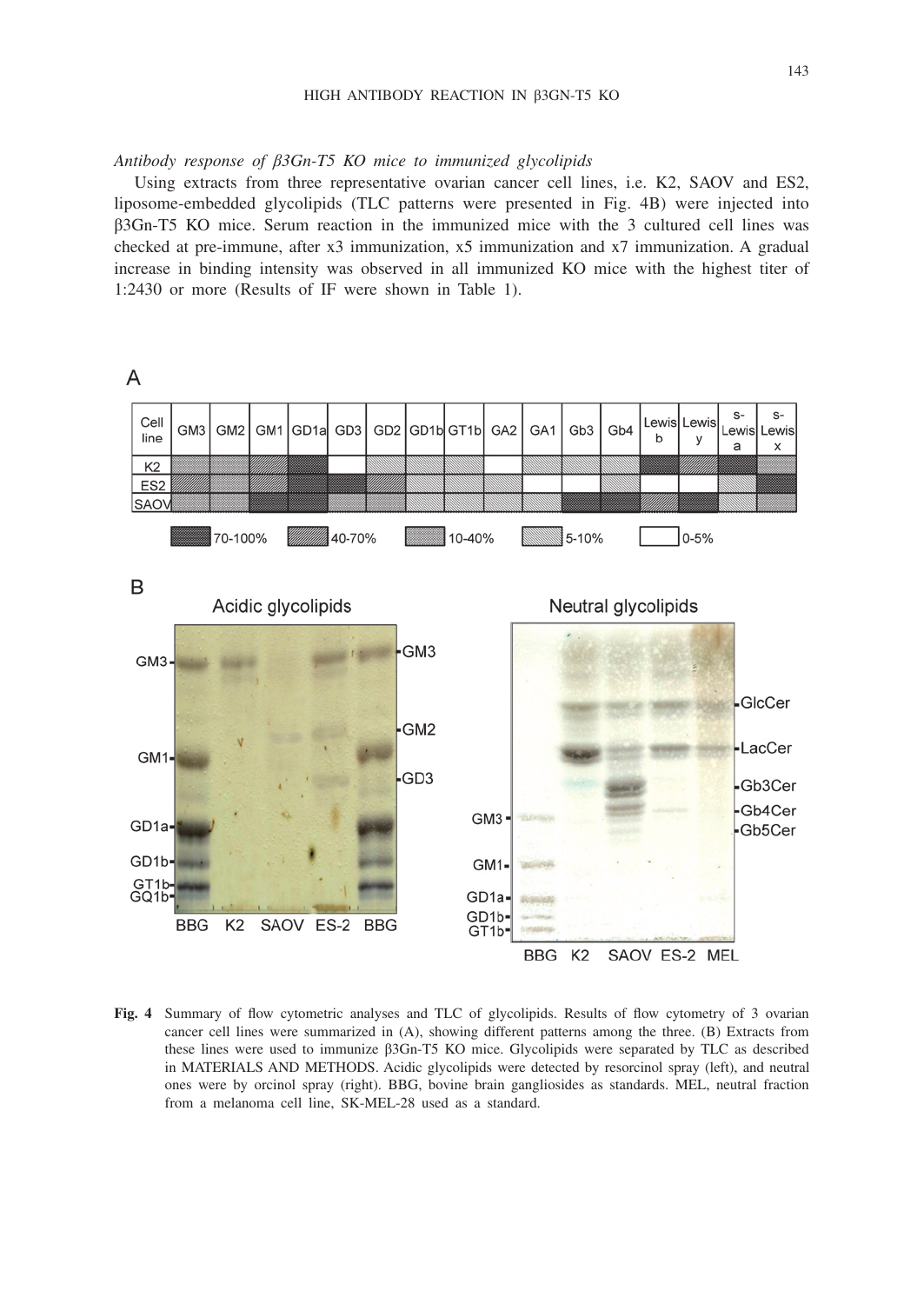| Mouse $(6102)$  |                 | 10x                      | 30x                      | 90x                      | 270x              | 810x                     | 2430x       |
|-----------------|-----------------|--------------------------|--------------------------|--------------------------|-------------------|--------------------------|-------------|
| Pre-immune      | K <sub>2</sub>  | $\overline{\phantom{0}}$ | $\overline{\phantom{0}}$ | $\overline{\phantom{0}}$ |                   |                          |             |
|                 | ES <sub>2</sub> | $\overline{\phantom{0}}$ | $\overline{\phantom{0}}$ | $\overline{\phantom{a}}$ | $\qquad \qquad -$ | $\overline{\phantom{0}}$ |             |
|                 | <b>SAOV</b>     | $\overline{\phantom{0}}$ |                          | $\overline{\phantom{0}}$ |                   |                          |             |
| Immunized x3    | K <sub>2</sub>  | 70                       | 70                       | 50                       | 20                |                          |             |
|                 |                 | $^{++}$                  | $+$                      | $+$                      | $\pm$             |                          |             |
|                 | ES <sub>2</sub> | 90                       | 90                       | 70                       | 70                | 50                       | 50          |
|                 |                 | $^{++}$                  | $^{++}$                  | $\ddot{}$                | $^{+}$            | $\ddot{}$                | 土           |
|                 | <b>SAOV</b>     | 80                       | 70                       | 40                       | 40                |                          |             |
|                 |                 | $^{++}$                  | $^{+}$                   | $+$                      | $\pm$             |                          |             |
| Immunized x5    | K <sub>2</sub>  | 90                       | 70                       | 70                       | 40                | 30                       | 10          |
|                 |                 | $^{+++}$                 | $^{++}$                  | $\ddot{}$                | $^{+}$            | 士                        | 土           |
|                 | ES <sub>2</sub> | 100                      | 100                      | 90                       | 80                | 80                       | 40          |
|                 |                 | $^{+++}$                 | $^{++}$                  | $^{++}$                  | $+$               | $+$                      | $\pm$       |
|                 | <b>SAOV</b>     | 100                      | 100                      | 80                       | 60                | 40                       | 40          |
|                 |                 | $^{+++}$                 | $^{++}$                  | $+$                      | $+$               | $\ddot{}$                | $\pm$       |
| Immunized x7    | K <sub>2</sub>  | 90                       | 90                       | 80                       | 40                | 40                       |             |
| (before fusion) |                 | $^{+++}$                 | $^{++}$                  | $+$                      | $+$               | $\pm$                    |             |
|                 | ES <sub>2</sub> | 100                      | 100                      | 90                       | 80                | 80                       | 80          |
|                 |                 | $^{+++}$                 | $++$                     | $++$                     | $++$              | $^{+}$                   | $\pm$       |
|                 | <b>SAOV</b>     | 100                      | 100                      | 90                       | 80                | 40                       | 40          |
|                 |                 | $^{+++}$                 | $++$                     | $++$                     | $+$               | $+$                      | 土           |
| Control (PC NC) |                 | 50                       | 60                       | 50                       |                   |                          |             |
|                 |                 | $^{++}$                  | $^{++}$                  | $^{++}$                  |                   |                          |             |
|                 |                 | K <sub>2</sub>           | ES <sub>2</sub>          | <b>SAOV</b>              | K2                | ES <sub>2</sub>          | <b>SAOV</b> |

**Table 1** Antibody titer examined by IF after immunization of β3Gn-T5 KO mice

Results of IF with sera of a representative mouse (6102) were presented. Mice were immunized using glycolipids extracted from 3 ovarian cancer cells after embedding in liposome as described in MATERIALS AND METHODS. Numbers represent % of stained cells in IF, and grades of fluorescence intensity in positive cells were scored as  $-$ ,  $\pm$ ,  $+$ ,  $++$  and  $+++$ . Note increases in IF reaction with immunization times.

## DISCUSSION

β3Gn-T5 KO mice have been reported to be highly reactive in the immunization with proteins.13) In this study, we confirmed that KO mice are also more reactive to injected glycolipids, such as GD1a and GT1b, than are the wild-type mice. Compared with C57BL/6-background wild-type mice, β3Gn-T5 KO showed a titer two to 8 times higher in its serum reaction to the injected glycolipids in ELISA (Fig. 2). Thus, in addition to the general hyper-reactivity of β3Gn-T5 KO, the mice were expected to react strongly with lacto-/neolacto-series glycolipids such as Lewis and sialyl-Lewis antigen structures when immunized with glycolipids containing these epitopes. This is because these structures should act as "foreign" antigens to the KO mice. Actually, a high affinity IgG mAb reactive with 3'-isoLM1/3', 6'-isoLD1 was raised in β3Gn-T5 KO mice as reported recently.14) These structures are disialyl- and monosialyl-forms of Lc4, synthesized via the action of β3Gn-T5 enzyme. Therefore, this mAb can be understood as a product based on the immune recognition of foreign antigens. Our study suggested that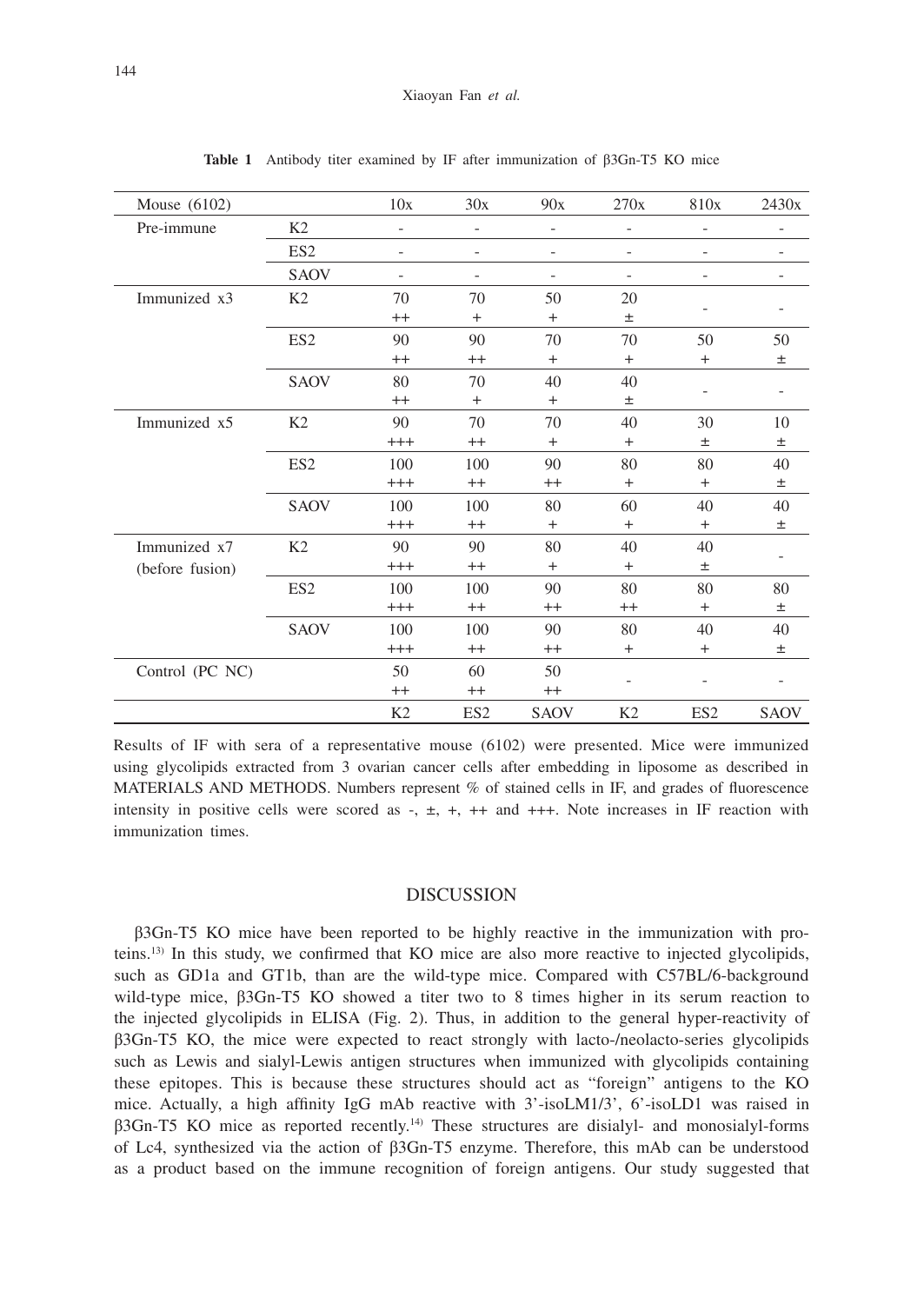they might be highly responsive not only to Lc3-derived glycolipid lineages, but also to general glycolipid structures including gangliosides.

In the application of antibodies to the treatment of cancers, their biological functions and accessibility to cancer tissues are crucial issues. Whether antibodies under investigation can bind with target molecules on the surface of living cells is a critical point for effective anti-cancer activity. In turn, if some "cancer antigens" are exposed on the cell surface only in cancer cells while being present in normal cells, they could be promising targets of antibody therapy. This study clearly demonstrated that the immunized mice injected with glycolipid fractions from ovarian cancer cell lines had high titers of serum antibodies reactive with surface molecules on the cancer cells, probably glycolipids (Table 1). These results strongly suggested that clones in the blood of immunized mice include B cells generating antibodies toward glycolipid antigens of lacto-/neolacto-series and ganglio-series. The establishment of mAbs using spleen cells from these mice is now on-going.

Not only exposure of glycolipids outside the cell membrane, but their density on the cell surface should be an important issue in determining the accessibility of mAbs. For the cluster formation, a very high density of glycolipids would be required.15) Moreover, mAbs reactive with glycolipids exhibiting significant roles in cancer cells might be useful in the cancer therapeutics.16) Further studies on the expression of these antigens in a wide variety of ovarian cancers and anti-cancer effects *in vivo* must be conducted.

In the application of mAbs reactive with cell surface molecules on cancer cells, IgG class mAbs are preferable, since they are easy to purify and possess superior biological functions in immunological actions such as antibody dependent cell mediated cytotoxicity (ADCC). Generally, it is not easy to generate high-affinity IgG antibodies reactive with glycosphingolipids.<sup>10</sup> In particular, ubiquitously expressed glycosphingolipids seemed to be less immunogenic than complex glycolipids such as sialyl-Lewis a and sialyl-Lewis  $x<sup>17</sup>$  In this study, the frequency of acquisition of IgG class mAbs using β3Gn-T5 KO mice was about 50% as described in RESULTS. This is very high for mAbs reactive with carbohydrate antigens as reported so far.<sup>17)</sup> Therefore, β3Gn-T5 KO mice might prove suitable to generate functionally useful mAbs whatever their final purposes are.

# ACKNOWLEDGMENTS

We wish to thank Ms. T. Mizuno and Y. Nakayasu for their technical assistance. We are also indebted to Dr. Dongwei He for the valuable discussion. This study was supported by a Grant-in-Aid from the New Energy and Industrial Technology Development Organization (NEDO) of Japan.

# **REFERENCES**

- 1) Hakomori S. Bifunctional role of glycosphingolipids. Modulators for transmembrane signaling and mediators for cellular interactions. *J Biol Chem*, 1990; 265: 18713–18716.
- 2) Ohkawa Y, Miyazaki S, Hamamura K, Ohmi Y, Yamauchi Y, Furukawa K, Furukawa K. Ganglioside GD3 enhances adhesion signals and augments malignant properties of melanoma cells by recruiting integrins to glycolipid-enriched microdomains. *J Biol Chem*, 2010; 285: 27213–27223.
- 3) Okuda T, Tokuda N, Numata S, Ito M, Ohta M, Kawamura K, Wiels J, Urano T, Tajima O, Furukawa K, Furukawa K. Targeted disruption of Gb3/CD77 synthase gene resulted in the complete deletion of globo-